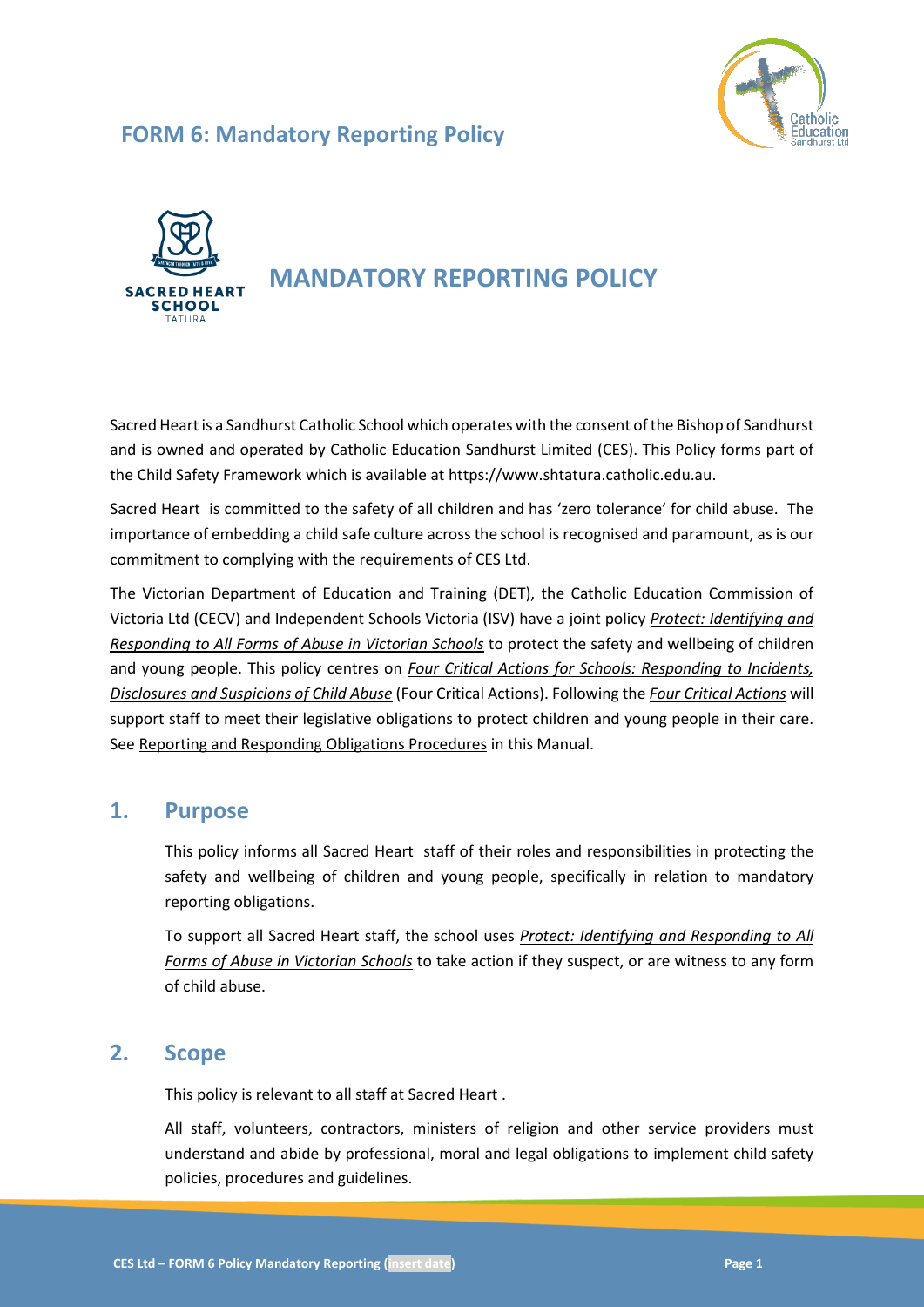Mandatory Reporters as defined by *Children, Youth and Families Act 2005* (Vic) include:

- VIT registered teachers, including principals
- school staff who have been granted permission to teach by the VIT
- registered doctors, nurses and all members of the police force
- registered psychologists
- people in religious ministry
- staff who provide direct support to students for mental, emotional or psychological wellbeing, including (but not limited to) school health and wellbeing staff, primary welfare officers, student wellbeing coordinators, mental health practitioners, chaplains, and student support services staff.

It is the responsibility of all Sacred Heart staff, volunteers and contractors to check whether they are Mandatory Reporters as defined by *Children, Youth and Families Act 2005* (Vic).

### **3. Principles**

- The child or young person's ongoing safety and wellbeing should be the primary focus of decision making
- Sacred Heart is committed to the safety of all children and young people and has 'zero tolerance' for child abuse
- Sacred Heart is committed to ensuring a positive and robust child safety culture is created and maintained
- Sacred Heart staff must be informed of matters related to child abuse and be fully aware of their professional obligations and responsibilities
- All children and young people have a right to a thorough and systematic education in personal safety, including safety in relationships
- Abuse of children and young people by persons in positions of trust and authority is a serious matter. All allegations must receive a response and be dealt with promptly
- All Sacred Heart staff working with students or in schools have a moral and legal obligation and a duty of care to protect any child under their care from reasonably foreseeable harm (not just staff who are classified as mandatory reporters)
- All non-teaching staff, volunteers and contractors engaged in child-related work must have a valid Working With Children Check to engage and undertake work at Sacred Heart.

#### **Processes for Reporting**

Staff at Sacred Heart must respond to any reasonable suspicion or belief that a child has been, or is at risk of being abused, following the Four Critical Actions: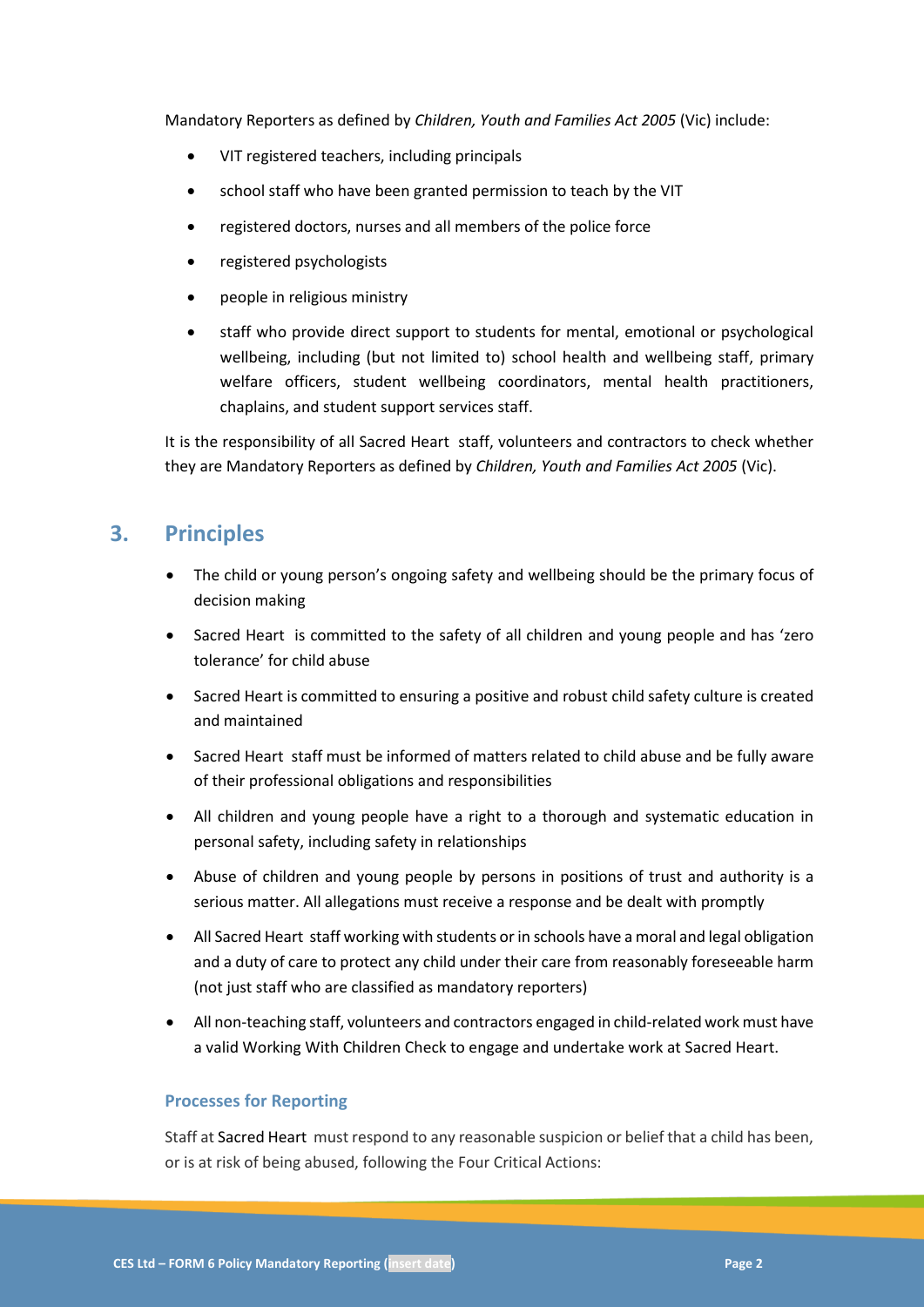The *Four Critical Actions* which must be taken when responding to and reporting a child safety incident, disclosure or suspicion are:

- 1. Responding to an Emergency
- 2. Reporting to Authorities
- 3. Contacting Parents/Carers
- 4. Providing Ongoing Support.

A report to Victoria Police and/or DFFH Child Protection must be made as soon as practicable if, in the course of carrying out their profession roles and responsibilities, they from a reasonable belief on reasonable grounds that:

- a child has suffered, or is likely to suffer, significant harm as a result of physical abuse and/ or sexual abuse
- the child's parents have not protected, or are unlikely to protect, the child from harm of that type.

It is a criminal offence not to report in these circumstances.

Sacred Heart staff must make additional reports on each occasion where they become aware of any further reasonable grounds for the belief that the child is at risk of, or being abused.

Sacred Heart staff must in all instances, also report internally to school principal/leadership team and the CES Ltd Office Child Safe Officer.

Sacred Heart staff must in all instances, even if the principal and/or leadership team do not share the belief, make a report.

Sacred Heart staff must in all instances, ensure that the report has been made where another mandated reporter undertakes to make the report and ensure that their concerns were also reported.

Sacred Heart staff must report all allegations of reportable conduct, as soon as possible, to the school principal.

If the allegations are about the principal, the report can be made to another member of the school leadership team or to CES Ltd Child Safe Officer who is required to report to the Executive Director of CES Ltd.

Sacred Heart staff must still act if they believe that a child is not subject to abuse, but if significant concerns for the child's wellbeing are held. This may include making a referral or seeking advice from Child FIRST/The Orange Door.

The principal of Sacred Heart or their delegate, must seek advice from DFFH Child Protection or Victoria Police before contacting parents.

Sacred Heart staff must ensure students impacted by abuse feel safe and supported at school including during interviews at school conducted by DFFH Child Protection and/or Victoria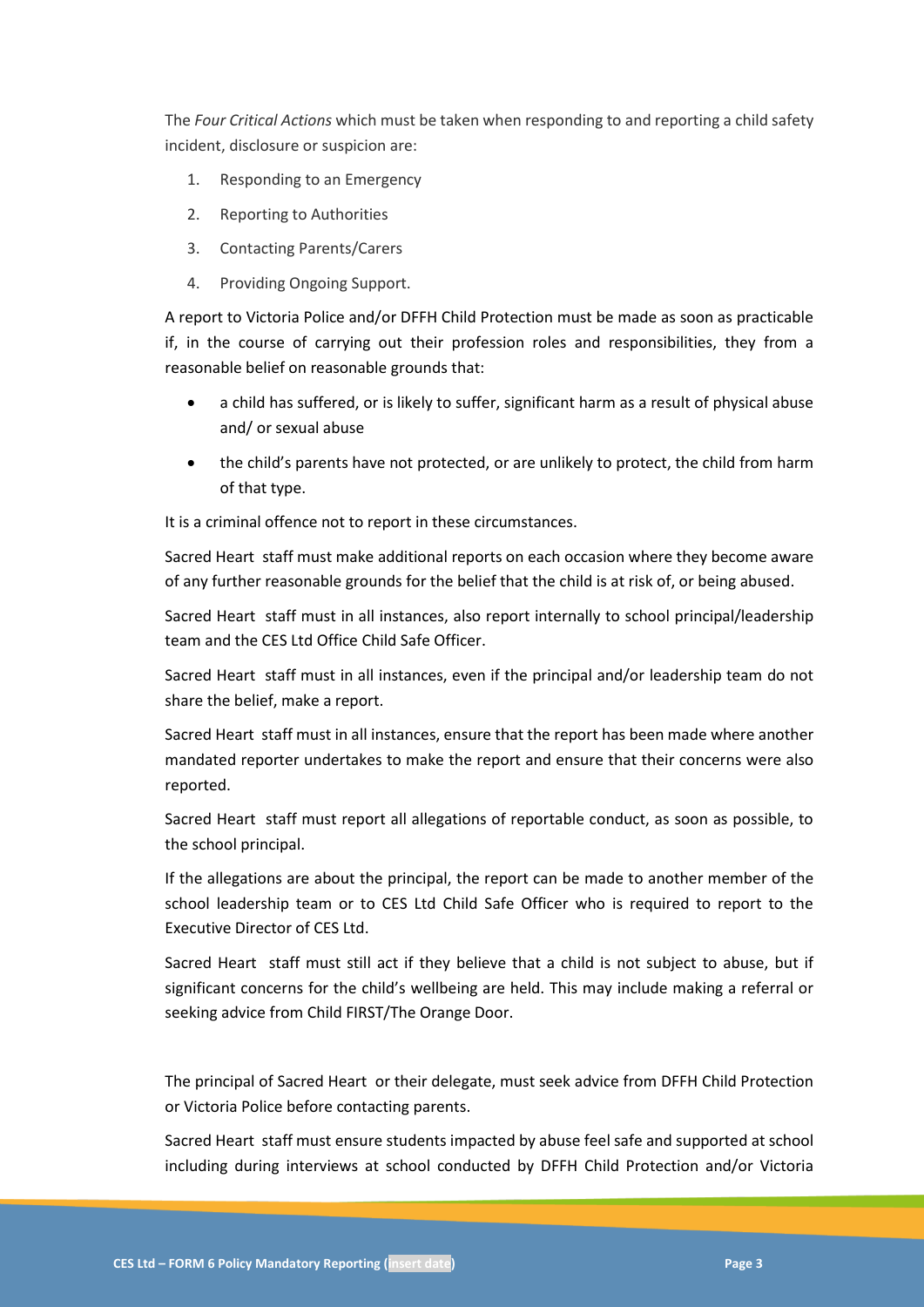#### Police.

Sacred Heart staff must keep clear and comprehensive notes, relating to incidents, disclosures and allegations of child abuse by using the *[Responding to Suspected Child Abuse template.](https://www.education.vic.gov.au/Documents/about/programs/health/protect/PROTECT_Schoolstemplate.pdf)*

A mandatory reporter who fails to comply with these reporting obligations may have committed a criminal offence.

#### **Failure to Disclose**

All adults, not just professionals who work with children or young people, have a legal obligation to report to Victoria Police where they form a reasonable belief that another adult may have committed a sexual offence against a child under 16 years of age.

Failing to report in such a circumstance may amount to a criminal offence.

#### **Failure to Protect**

Any Sacred Heart staff member in a position of authority who knows of a substantial risk to a child under the age of 16, under the care, supervision or authority of Sacred Heart becoming a victim of a sexual offence committed by an adult associated with the Sacred Heart (e.g. employee, contractor, volunteer, visitor or minister of religion); must take reasonable steps to remove or reduce that risk.

#### **Grooming**

The offence of grooming prohibits predatory conduct designed to prepare or 'groom' a child for future sexual activity and is contained in section 49M (1) of the *Crimes Act 1958* (Vic). The offence applies to communication with children under 16 years**.**

Grooming can be conducted in person or online, for example via interaction through social media, web forums and emails. The offence can be committed by any person aged 18 years or over. It does not apply to communication between people who are both under 18 years of age. For further information about the grooming offence, see the Department of Justice and Community Safety's '*[Grooming offence](https://www.justice.vic.gov.au/safer-communities/protecting-children-and-families/grooming-offence)*' webpage and *[Betrayal of Trust: Factsheet](https://www.justice.vic.gov.au/safer-communities/protecting-children-and-families/betrayal-of-trust-fact-sheet-the-new)*.

If a Sacred Heart staff member in a position of authority fails to take reasonable steps in these circumstances this may amount to a criminal offence.

### **4. Relevant Legislation**

*Children, Youth and Families Act 2005* (Vic) *The Crimes Act 1958* (Vic) *Child Wellbeing and Safety Act 2005* (Vic) *Education and Training Reform Act 2006* (Vic) *Ministerial Order No. 870 – Managing the Risk of Child Abuse in Schools* was made under the *Education and Training Reform Act 2006* (Vic)